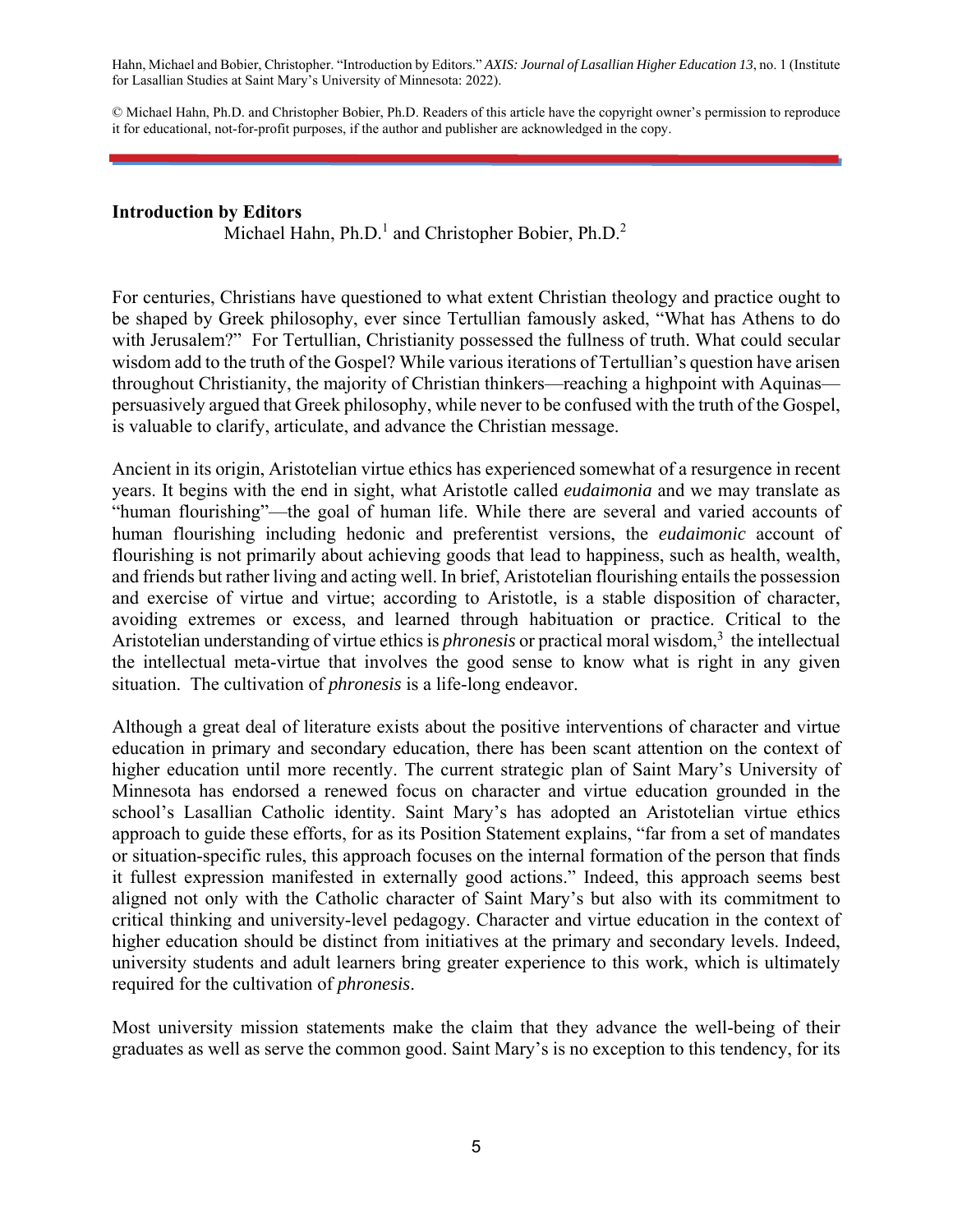mission statement reads: "Enriched by the Lasallian Catholic heritage, Saint Mary's University of Minnesota awakens, nurtures, and empowers learners to ethical lives of service and leadership." The ubiquitous mention of personal and common well-being in university statements begs the question: how ought universities educate students to lead ethical lives, become ethical leaders, and contribute to the common good?

This special issue of *AXIS4* seeks to advance our understanding of the role, rationale, and purpose of character and virtue education in faith-based universities, including and especially Lasallian Catholic schools. The essays in this volume address a range of questions and topics from a variety of vantage points and disciplinary expertise. Some of the essays are more reflective and focus on a classroom experience of teaching virtue while others are more argumentative or theoretical. All of them, however, aim to highlight the importance of character and virtue in Lasallian Catholic education.

We may heuristically divide the essays into two broad categories: those that are theoretical and those that are practical. Of course, character education and virtue formation are simultaneously lived out and yet subject to scholarly investigation. We begin with Professor James Arthur who has graciously included a precis of his most recent book *A Christian Education in the Virtues: Character Formation and Human Flourishing* (Routledge 2021). Professor Arthur argues that Catholic higher education must focus on character, for it is an education concerned with the kind of person one becomes and not only about the job one seeks. In a similar vein, the next article "Countering Teleopathy in Catholic Universities: Toward a Theologically Modified Character and Virtue Education Framework" by Dr. Matthew Gerlach makes the case that Catholic universities should adopt a modified Aristotelian framework of virtue formation in order to rediscover their core mission as distinctly *Catholic* universities. The Very Reverend James Burns, IVD, Ph.D., president of Saint Mary's University of Minnesota, is joined by two co-authors to explain how intentional virtue formation initiatives at the college level offer a promising solution to the ideological partisanship currently rampant in the United States and Europe. Using the principles of Catholic Social Teaching, Dr. David Kwon argues in his paper that, for justice to form in students, it is necessary that everyone at the university manifest justice, from support staff to senior administration.

On the more practical side, there are essays addressing a wide range of questions. We begin with three colleagues in the school of business and technology. Dr. Antar Salim offers a concrete example of a professional development program to dismantle racism and promote human flourishing. And then Dr. Christine Beech considers the role of civic virtue and moral formation in American business schools. Dr. Matt Nowakowski, a long-time business faculty member at Saint Mary's and now vice provost for faculties and academic affairs, suggests how those serving in administration and leadership roles can exercise virtue.

The renewed focus on character and virtue education at Saint Mary's has benefited from the collaboration with several other colleges and universities. We are happy to include "Fostering Virtue Formation in Aspiring School Leaders: One Institution's Journey" by Dr. Maureen Spelman, visiting professor in the educational leadership program at North Central College in Naperville, Illinois, as one example of such collaboration. Sister Mary Elizabeth Ann McCullough, RSM, Ed.D. brings us back to the classrooms of Saint Mary's as she describes her experience of